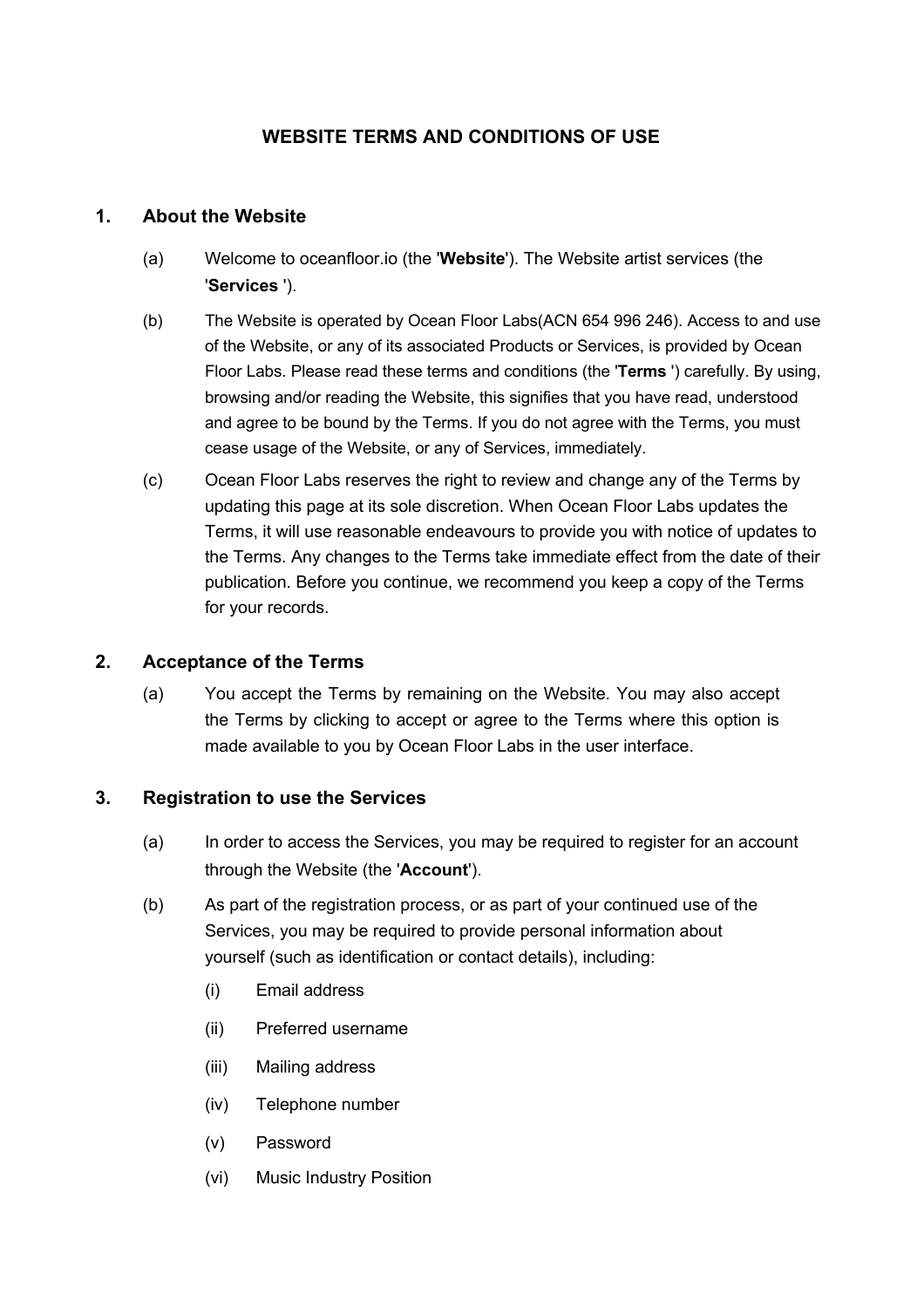(vii) Cryptocurrency Public Wallet ID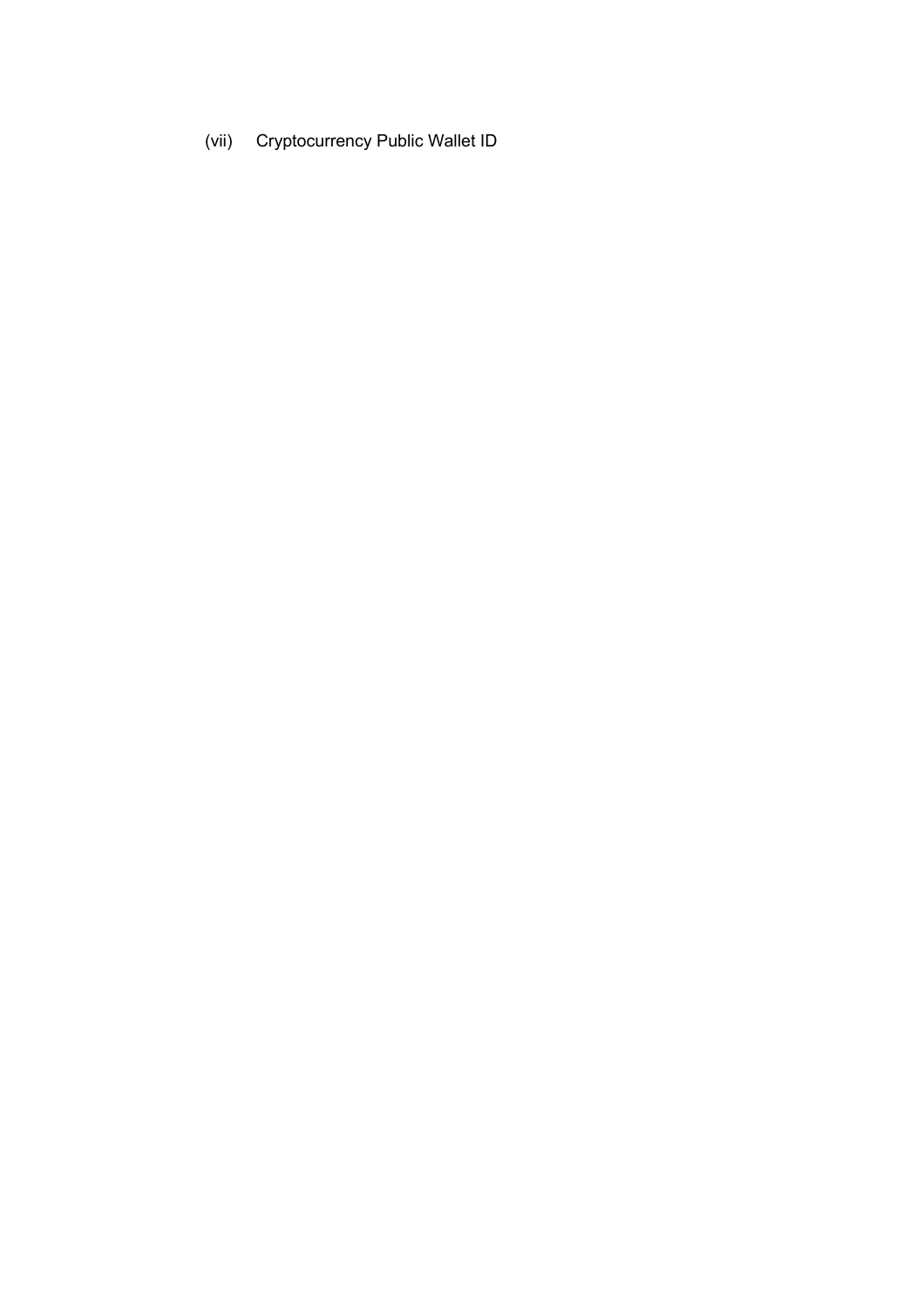- (c) You warrant that any information you give to Ocean Floor Labs in the course of completing the registration process will always be accurate, correct and up to date.
- (d) Once you have completed the registration process, you will be a registered member of the Website ('**Member** ') and agree to be bound by the Terms.
- (e) You may not use the Services and may not accept the Terms if:
	- (i) you are not of legal age to form a binding contract with Ocean Floor Labs; or
	- (ii) you are a person barred from receiving the Services under the laws of Australia or other countries including the country in which you are resident or from which you use the Services.

### **4. Your obligations as a Member**

- (a) As a Member, you agree to comply with the following:
	- (i) you will use the Services only for purposes that are permitted by:
		- (A) the Terms; and
		- (B) any applicable law, regulation or generally accepted practices or guidelines in the relevant jurisdictions;
	- (ii) you have the sole responsibility for protecting the confidentiality of your password and/or email address. Use of your password by any other person may result in the immediate cancellation of the Services;
	- (iii) any use of your registration information by any other person, or third parties, is strictly prohibited. You agree to immediately notify Ocean Floor Labs of any unauthorised use of your password or email address or any breach of security of which you have become aware;
	- (iv) access and use of the Website is limited, non-transferable and allows for the sole use of the Website by you for the purposes of Ocean Floor Labs providing the Services;
	- (v) you will not use the Services or the Website in connection with any commercial endeavours except those that are specifically endorsed or approved by the management of Ocean Floor Labs;
	- (vi) you will not use the Services or Website for any illegal and/or unauthorised use which includes collecting email addresses of Members by electronic or other means for the purpose of sending unsolicited email or unauthorised framing of or linking to the Website;
	- (vii) you agree that commercial advertisements, affiliate links, and other forms of solicitation may be removed from the Website without notice and may result in termination of the Services. Appropriate legal action will be taken by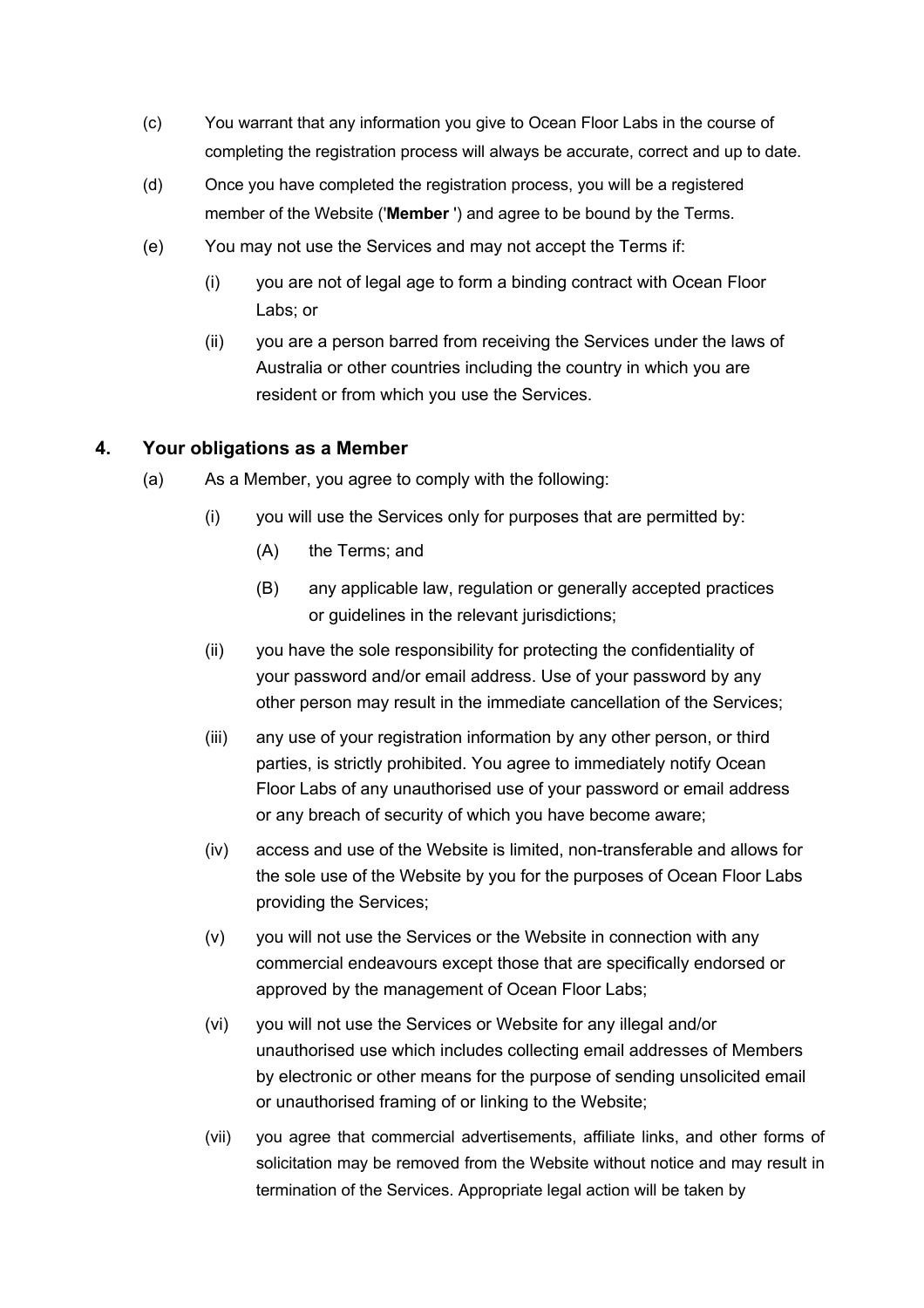Ocean Floor Labs for any illegal or unauthorised use of the Website; and

(viii) you acknowledge and agree that any automated use of the Website or its Services is prohibited.

## **5. Payment**

- (a) Where the option is given to you, you may make payment for the Services (the ' Services Fee') by way of:
	- (i) Electronic funds transfer ('**EFT** ') into our nominated bank account
	- (ii) Credit Card Payment ('**Credit Card**')
	- (iii) PayPal ('**PayPal**')
	- (iv) Cryptocurrency
- (b) All payments made in the course of your use of the Services are made using PayPal. In using the Website, the Services or when making any payment in relation to your use of the Services, you warrant that you have read, understood and agree to be bound by the PayPal terms and conditions which are available on their website.
- (c) You acknowledge and agree that where a request for the payment of the Services Fee is returned or denied, for whatever reason, by your financial institution or is unpaid by you for any other reason, then you are liable for any costs, including banking fees charges and blockchain fees, associated with the Services Fee.
- (d) You agree and acknowledge that Ocean Floor Labs can vary the Services Fee at any time.

# **6. Refund Policy**

Ocean Floor Labs will only provide you with a refund of the Services Fee in the event they are unable to continue to provide the Services or if the manager of Ocean Floor Labs makes a decision, at its absolute discretion, that it is reasonable to do so under the circumstances (the '**Refund**').

# **7. Copyright and Intellectual Property**

(a) The Website, the Services and all of the related products of Ocean Floor Labs are subject to copyright. The material on the Website is protected by copyright under the laws of Australia and through international treaties. Unless otherwise indicated, all rights (including copyright) in the Services and compilation of the Website (including but not limited to text, graphics, logos, button icons, video images, audio clips, Website, code, scripts, design elements and interactive features) or the Services are owned or controlled for these purposes, and are reserved by Ocean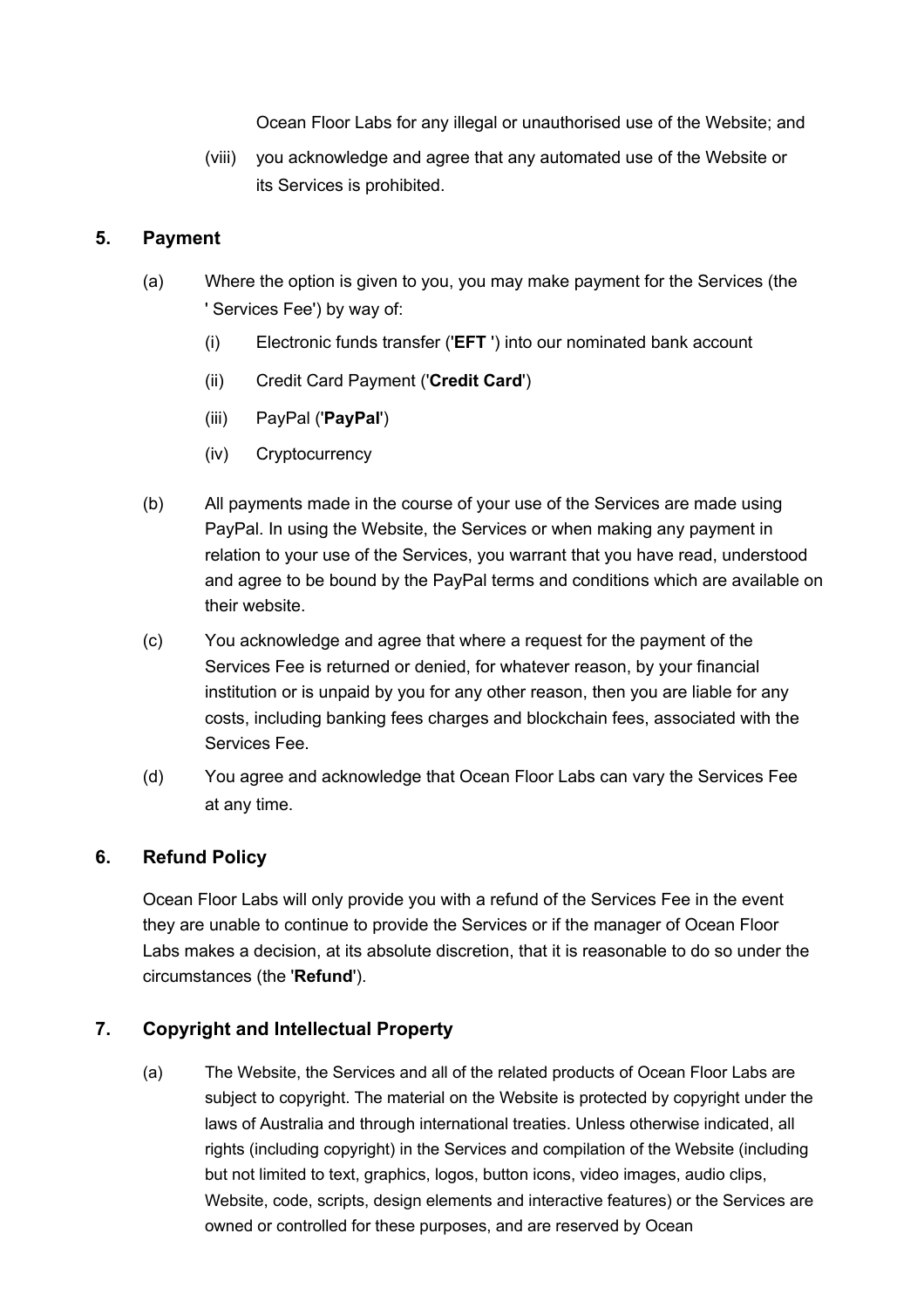Floor Labs or its contributors.

- (b) All trademarks, service marks and trade names are owned, registered and/or licensed by Ocean Floor Labs, who grants to you a worldwide, non-exclusive, royalty-free, revocable license whilst you are a Member to:
	- (i) use the Website pursuant to the Terms;
	- (ii) copy and store the Website and the material contained in the Website in your device's cache memory; and
	- (iii) print pages from the Website for your own personal and noncommercial use.

Ocean Floor Labs does not grant you any other rights whatsoever in relation to the Website or the Services. All other rights are expressly reserved by Ocean Floor Labs.

- (c) Ocean Floor Labs retains all rights, title and interest in and to the Website and all related Services. Nothing you do on or in relation to the Website will transfer any:
	- (i) business name, trading name, domain name, trade mark, industrial design, patent, registered design or copyright, or
	- (ii) a right to use or exploit a business name, trading name, domain name, trade mark or industrial design, or
	- (iii) a thing, system or process that is the subject of a patent, registered design or copyright (or an adaptation or modification of such a thing, system or process), to you.
- (d) You may not, without the prior written permission of Ocean Floor Labs and the permission of any other relevant rights owners: broadcast, republish, up-load to a third party, transmit, post, distribute, show or play in public, adapt or change in any way the Services or third party Services for any purpose, unless otherwise provided by these Terms. This prohibition does not extend to materials on the Website, which are freely available for re-use or are in the public domain.

### **8. Privacy**

(a) Ocean Floor Labs takes your privacy seriously and any information provided through your use of the Website and/or Services are subject to Ocean Floor Labs's Privacy Policy, which is available on the Website.

### **9. General Disclaimer**

(a) Nothing in the Terms limits or excludes any guarantees, warranties,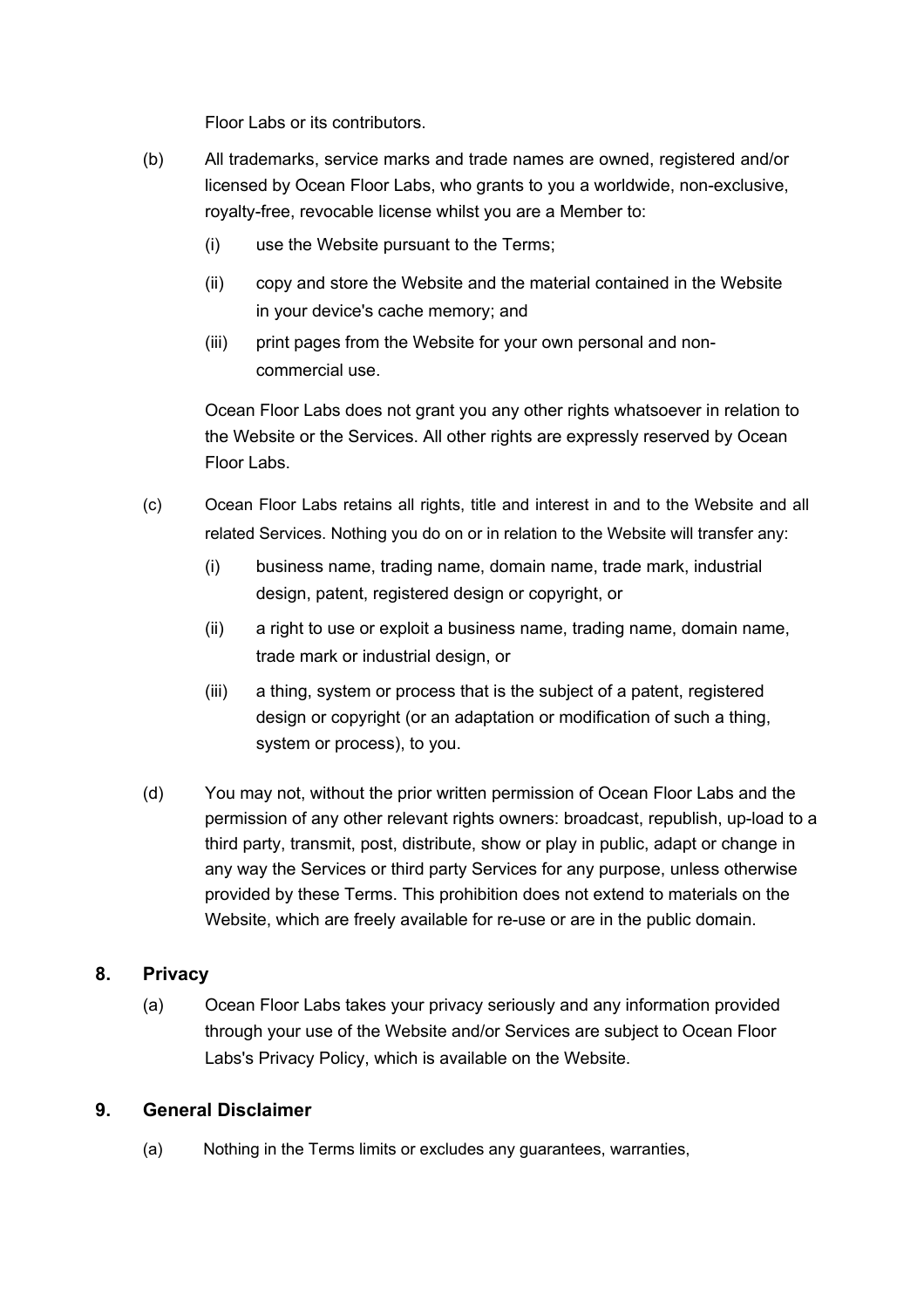representations or conditions implied or imposed by law, including the Australian Consumer Law (or any liability under them) which by law may not be limited or excluded.

- (b) Subject to this clause, and to the extent permitted by law:
	- (i) all terms, guarantees, warranties, representations or conditions which are not expressly stated in the Terms are excluded; and
	- (ii) Ocean Floor Labs will not be liable for any special, indirect or consequential loss or damage (unless such loss or damage is reasonably foreseeable resulting from our failure to meet an applicable Consumer Guarantee), loss of profit or opportunity, or damage to goodwill arising out of or in connection with the Services or these Terms (including as a result of not being able to use the Services or the late supply of the Services), whether at common law, under contract, tort (including negligence), in equity, pursuant to statute or otherwise.
- (c) Use of the Website and the Services is at your own risk. Everything on the Website and the Services is provided to you "as is" and "as available" without warranty or condition of any kind. None of the affiliates, directors, officers, employees, agents, contributors and licensors of Ocean Floor Labs make any express or implied representation or warranty about the Services or any products or Services (including the products or Services of Ocean Floor Labs) referred to on the Website, includes (but is not restricted to) loss or damage you might suffer as a result of any of the following:
	- (i) failure of performance, error, omission, interruption, deletion, defect, failure to correct defects, delay in operation or transmission, computer virus or other harmful component, loss of data, communication line failure, unlawful third party conduct, or theft, destruction, alteration or unauthorised access to records;
	- (ii) the accuracy, suitability or currency of any information on the Website, the Services, or any of its Services related products (including third party material and advertisements on the Website);
	- (iii) costs incurred as a result of you using the Website, the Services or any of the products of Ocean Floor Labs; and
	- (iv) the Services or operation in respect to links which are provided for your convenience.

### **10. Limitation of liability**

(a) Ocean Floor Labs's total liability arising out of or in connection with the Services or these Terms, however arising, including under contract, tort (including negligence),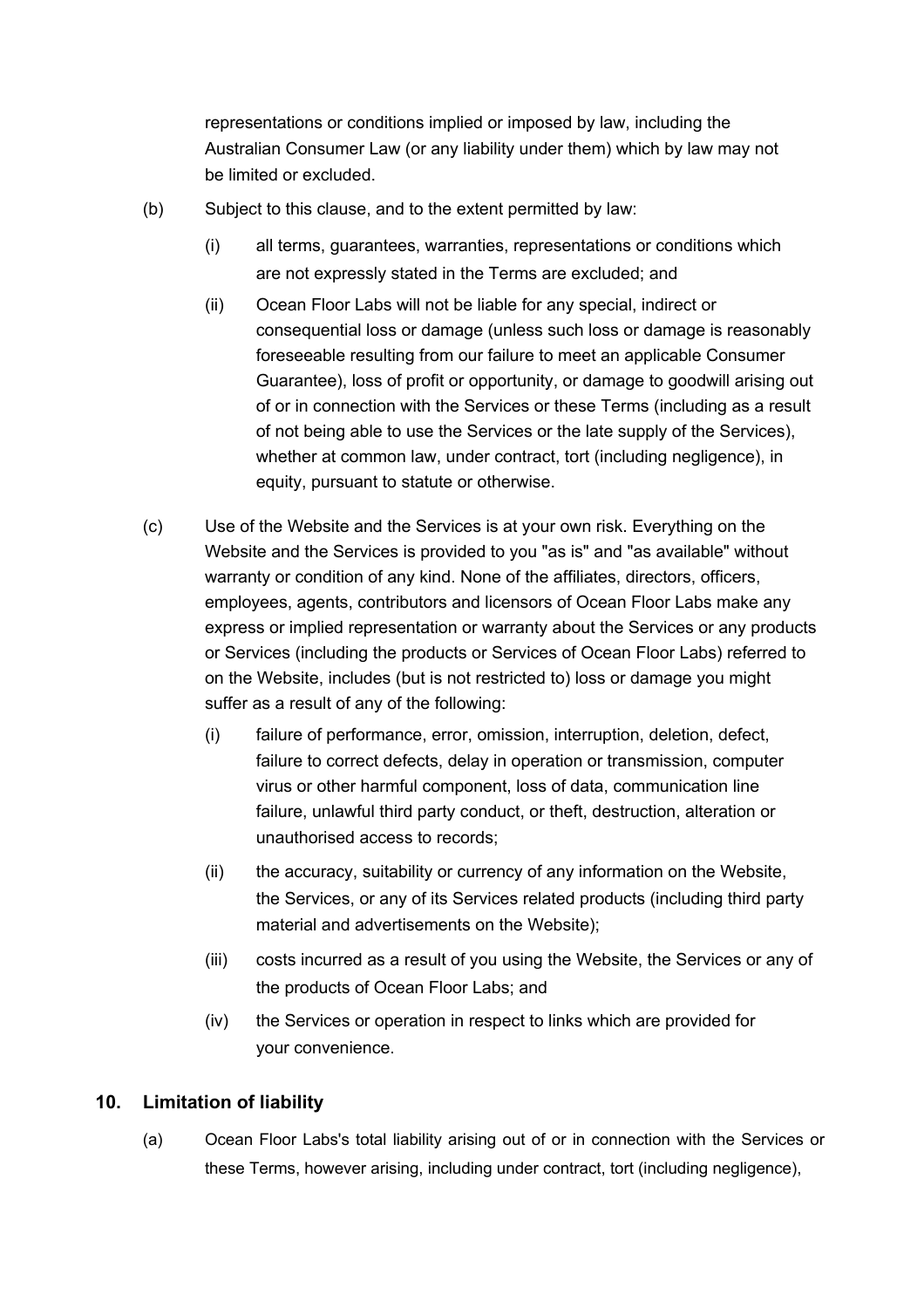in equity, under statute or otherwise, will not exceed the resupply of the Services to you.

(b) You expressly understand and agree that Ocean Floor Labs, its affiliates, employees, agents, contributors and licensors shall not be liable to you for any direct, indirect, incidental, special consequential or exemplary damages which may be incurred by you, however caused and under any theory of liability. This shall include, but is not limited to, any loss of profit (whether incurred directly or indirectly), any loss of goodwill or business reputation and any other intangible loss.

## **11. Termination of Contract**

- (a) The Terms will continue to apply until terminated by either you or by Ocean Floor Labs as set out below.
- (b) If you want to terminate the Terms, you may do so by:
	- (i) providing Ocean Floor Labs with 14 days' notice of your intention to terminate; and
	- (ii) closing your accounts for all of the services which you use, where Ocean Floor Labs has made this option available to you.

Your notice should be sent, in writing, to Ocean Floor Labs via the 'Contact Us' link on our homepage.

- (c) Ocean Floor Labs may at any time, terminate the Terms with you if:
	- (i) you have breached any provision of the Terms or intend to breach any provision;
	- (ii) Ocean Floor Labs is required to do so by law;
	- (iii) the provision of the Services to you by Ocean Floor Labs is, in the opinion of Ocean Floor Labs, no longer commercially viable.
- (d) Subject to local applicable laws, Ocean Floor Labs reserves the right to discontinue or cancel your membership at any time and may suspend or deny, in its sole discretion, your access to all or any portion of the Website or the Services without notice if you breach any provision of the Terms or any applicable law or if your conduct impacts Ocean Floor Labs's name or reputation or violates the rights of those of another party.

### **12. Indemnity**

(a) You agree to indemnify Ocean Floor Labs, its affiliates, employees, agents, contributors, third party content providers and licensors from and against: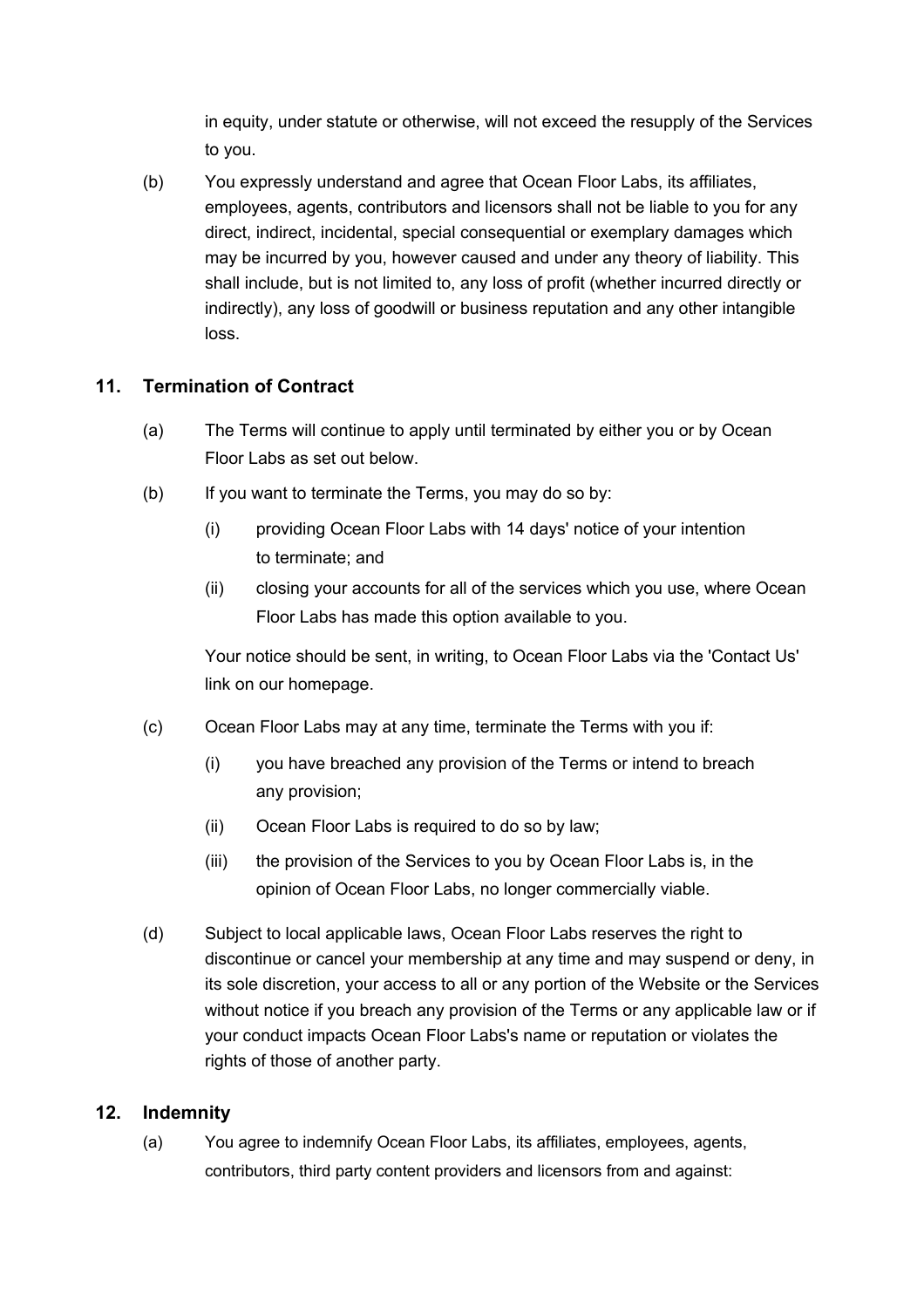- (i) all actions, suits, claims, demands, liabilities, costs, expenses, loss and damage (including legal fees on a full indemnity basis) incurred, suffered or arising out of or in connection with Your Content;
- (ii) any direct or indirect consequences of you accessing, using or transacting on the Website or attempts to do so; and/or
- (iii) any breach of the Terms.

### **13. Dispute Resolution**

### (a) **Compulsory:**

If a dispute arises out of or relates to the Terms, either party may not commence any Tribunal or Court proceedings in relation to the dispute, unless the following clauses have been complied with (except where urgent interlocutory relief is sought).

#### (b) **Notice:**

A party to the Terms claiming a dispute ('**Dispute**') has arisen under the Terms, must give written notice to the other party detailing the nature of the dispute, the desired outcome and the action required to settle the Dispute.

### (c) **Resolution:**

On receipt of that notice (**'Notice**') by that other party, the parties to the Terms ('**Parties** ') must:

- (i) Within 14 days of the Notice endeavour in good faith to resolve the Dispute expeditiously by negotiation or such other means upon which they may mutually agree;
- (ii) If for any reason whatsoever, 28 days after the date of the Notice, the Dispute has not been resolved, the Parties must either agree upon selection of a mediator or request that an appropriate mediator be appointed by the President of the ACCC or his or her nominee;
- (iii) The Parties are equally liable for the fees and reasonable expenses of a mediator and the cost of the venue of the mediation and without limiting the foregoing undertaking to pay any amounts requested by the mediator as a precondition to the mediation commencing. The Parties must each pay their own costs associated with the mediation;
- (iv) The mediation will be held in Perth, Australia.

#### (d) **Confidential:**

All communications concerning negotiations made by the Parties arising out of and